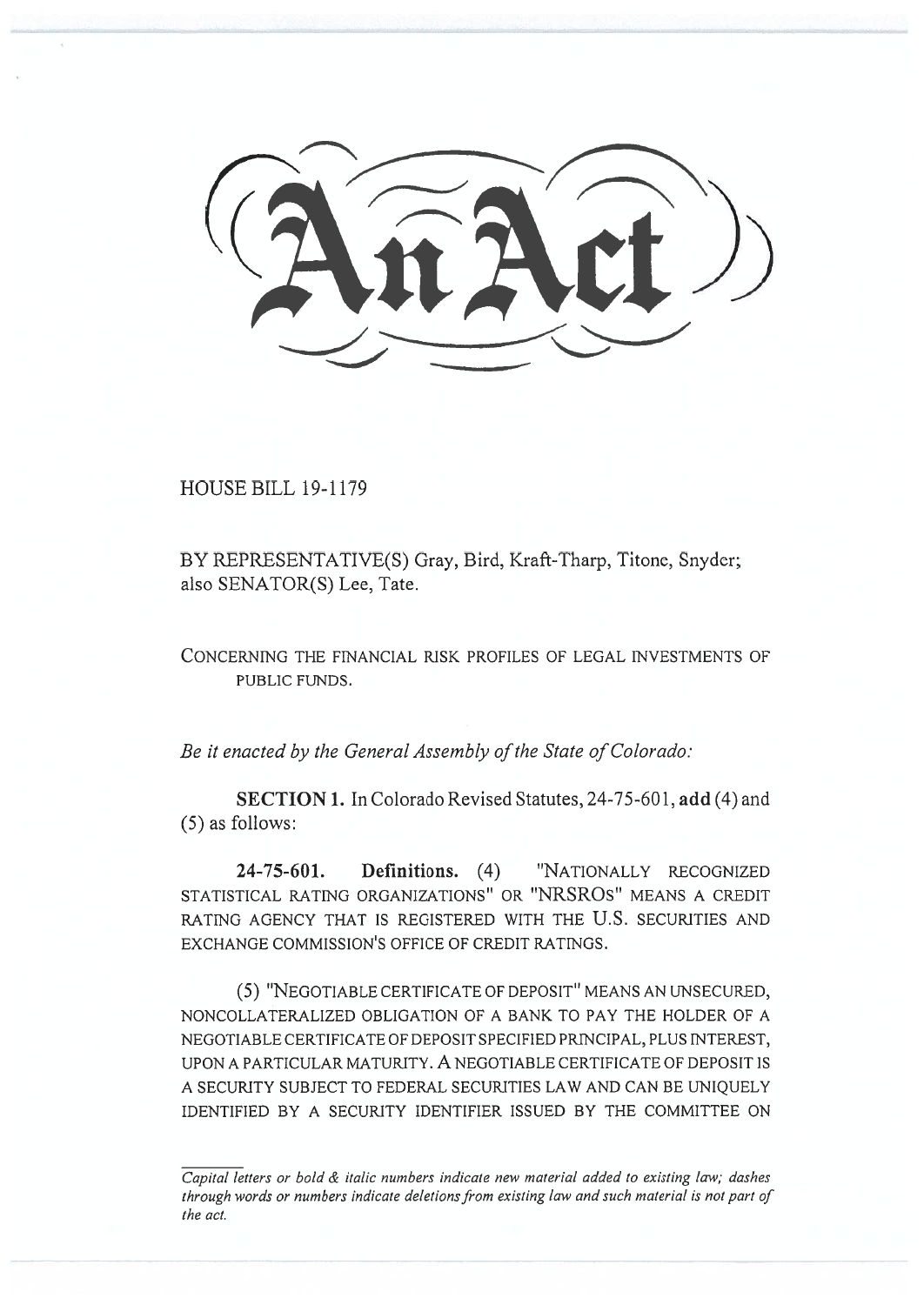## UNIFORM SECURITIES IDENTIFICATION PROCEDURES. IDENTIFICATION PROCEDURES.

**SECTION 2.** In Colorado Revised Statutes, 24-75-601.1, **amend (1)(d)(II)** introductory portion, (1)(d)(II)(A), (1)(e)(II), (1)(h.5), (1)(k)(III), **SECTION 2.** In Colorado Revised Statutes, 24-75-601.1, amend (1)(d)(II) introductory portion, (1)(d)(II)(A), (1)(e)(II), (1)(h.5), (1)(k)(III), (1)(l)(I), (1)(m)(I) introductory portion, (1.3)(a) introductory portion, an  $(1.3)(a)(I)$ ; **repeal**  $(1)(k)(IV)$ ; and **add**  $(1)(m)(I)(C)$  and  $(1)(m)(IV)$  as follows:

**24-75-601.1. Legal investments of public funds - definition.** (1) It **public funds definition.** (1) It is lawful to invest public funds in any of the following securities:

(d) (II) No security may be purchased pursuant to this paragraph  $(d)$ SUBSECTION (1)(d) unless:

(A) At the time of purchase, the security carries at least two credit ratings at or above "A A- OR A3" or its equivalent from nationally **recognized** statistical rating organizations NRSROs if it is a general obligation of this state or of any political subdivision, institution, department, agency, instrumentality, or authority of this state or carries at least two credit ratings at or above "AA AA-OR Aa3" or its equivalent from<br>such <del>organizations</del> NRSROs if it is a general obligation of any other<br>governmental entity listed in subparagraph (I) of this paragraph (d) such organizations NRSROS if it is a general obligation of any other governmental entity listed in subparagraph  $(I)$  of this paragraph  $(d)$ SUBSECTION (1)(d)(I) OF THIS SECTION; (d) (II) No security may be purchased pursuant to this paragraph (d) subsection (1)(d) unless:<br>
(A) At the time of purchase, the security carries at least two credit<br>
ratings at or above "A A- OR A3" or its equivalent fro

(e) (II) No security may be purchased pursuant to this paragraph (e) SUBSECTION (1)(e) unless, at the time of purchase, the security carries at least two credit ratings at or above " $A$  A- OR A3" or its equivalent from nationally recognized statistical rating organizations NRSROS if it is a revenue obligation of this state or of any political subdivision, institution, department, agency, instrumentality, or authority of this state or carries at least two credit ratings at or above "AA AA- OR Aa3" or its equivalent from such organizations NRSROS if it is a revenue obligation of any other governmental entity listed in subparagraph  $(I)$  of this paragraph  $(e)$ SUBSECTION  $(1)(e)(I)$  OF THIS SECTION. (h.5) Any certificate of participation or other security evidencing SUBSECTION (1)(e)(I) (h.5) Any certificate of participation or other security evidencing mationally recognized statistical rating organizations NRSROs if it is a<br>revenue obligation of this state or of any political subdivision, institution,<br>department, agency, instrumentality, or authority of this state or car

rights in payments to be made by a school district under a lease, lease-purchase agreement, or similar arrangement if the security, at the time of purchase, carries at least two credit ratings from nationally recognized lease-purchase agreement, or similar arrangement if the security, at the time of purchase, carries at least two credit ratings from nationally rccognizcd statistical rating organizations NRSROS and is rated at or above "A A- OR<br>PAGE 2-HOUSE BILL 19-1179

PAGE 2-HOUSE BILL 19-1179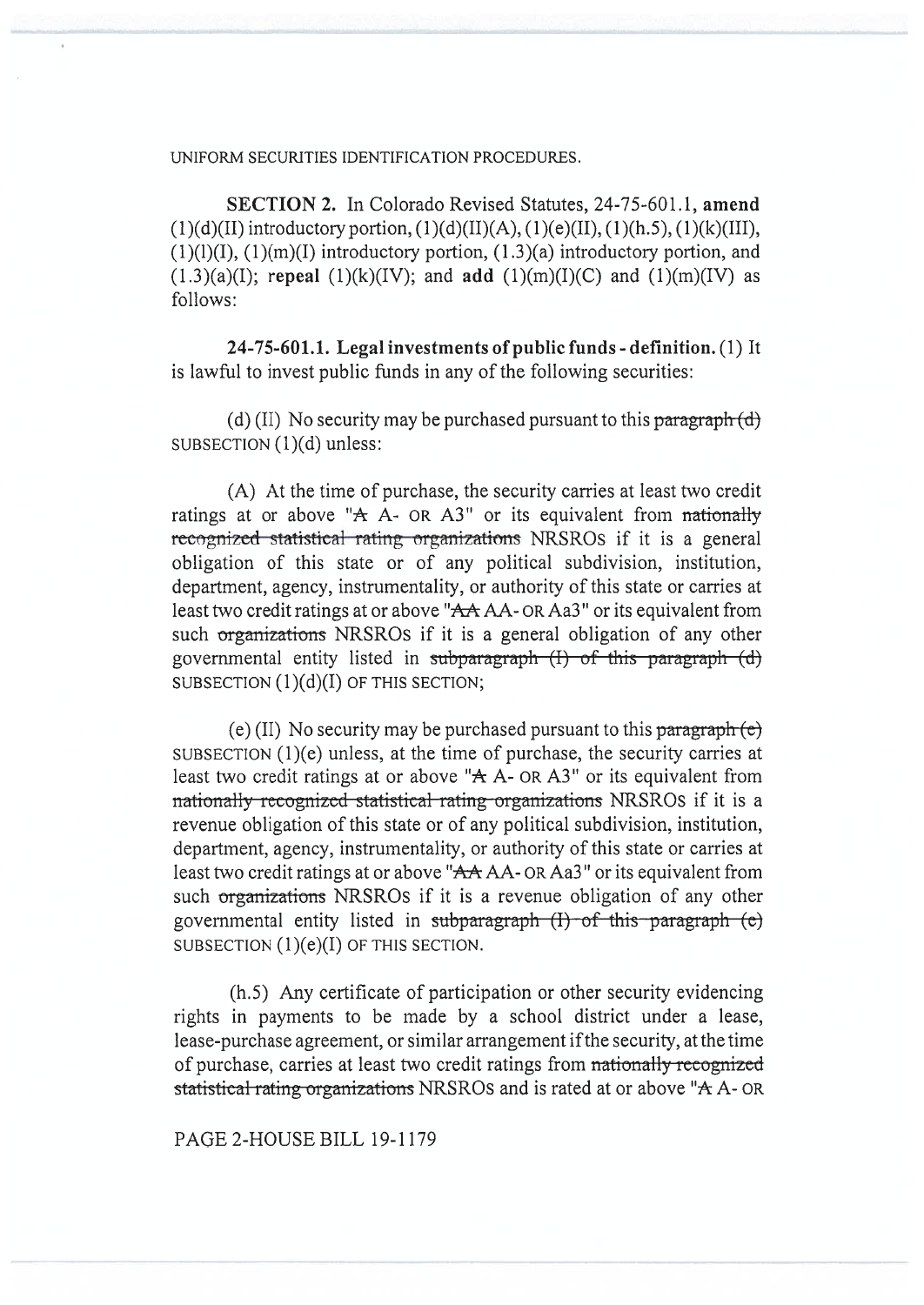A3" or its equivalent by all such organizations that have provided a rating;

(k) Any money market fund that is registered as an investment company under the federal "Investment Company Act of 1940", as amended, if, at the time the investing public entity invests in such fund:

(III) The investments of The fund consist only of securities with a maximum remaining maturity as specified in OPERATES IN ACCORDANCE WITH rule 2a-7 under the federal "Investment Company Act of 1940", as amended, or any successor regulation under such THAT act regulating money market funds. THE FUND MUST HAVE AN INVESTMENT POLICY OR OBJECTIVE WHICH SEEKS TO MAINTAIN A STABLE NET ASSET VALUE OF ONE DOLLAR PER SHARE, so long as such rule 2a-7 is not amended to, or such successor regulation does not, increase the maximum remaining maturity of such securities to a period that is greater than three years, and if the fund has assets of one billion dollars or more, or has the highest current credit rating from one or more nationally recognized statistical rating organizations.

(IV) The dollar-weighted average portfolio maturity of the fund meets the requirements specified in rule 2a-7 under the federal "Investment" Company Act of 1940", as amended, or any successor regulation under such act regulating money market funds, so long as such rule 2a-7 is not amended to increase the dollar-weighted average portfolio maturity of a fund to a period greater than one hundred eighty days.

(I) (I) Any guaranteed investment contract, guaranteed interest contract, annuity contract, or funding agreement if, at the time the contract or agreement is entered into, the long-term credit rating, financial obligations rating, claims paying ability rating, or financial strength rating of the party, or of the guarantor of the party, with whom the public entity enters the contract or agreement is, at the time of issuance, rated in one of the two highest rating categories by two or more nationally recognized statistical rating organizations NRSROS.

(m) (I) Any corporate or bank security that is denominated in United States dollars, that matures within three years from the date of settlement, that at the time of purchase carries at least two credit ratings from any of the nationally recognized statistical ratings organizations NRSROS, and that is not rated below:

PAGE 3-HOUSE BILL 19-1179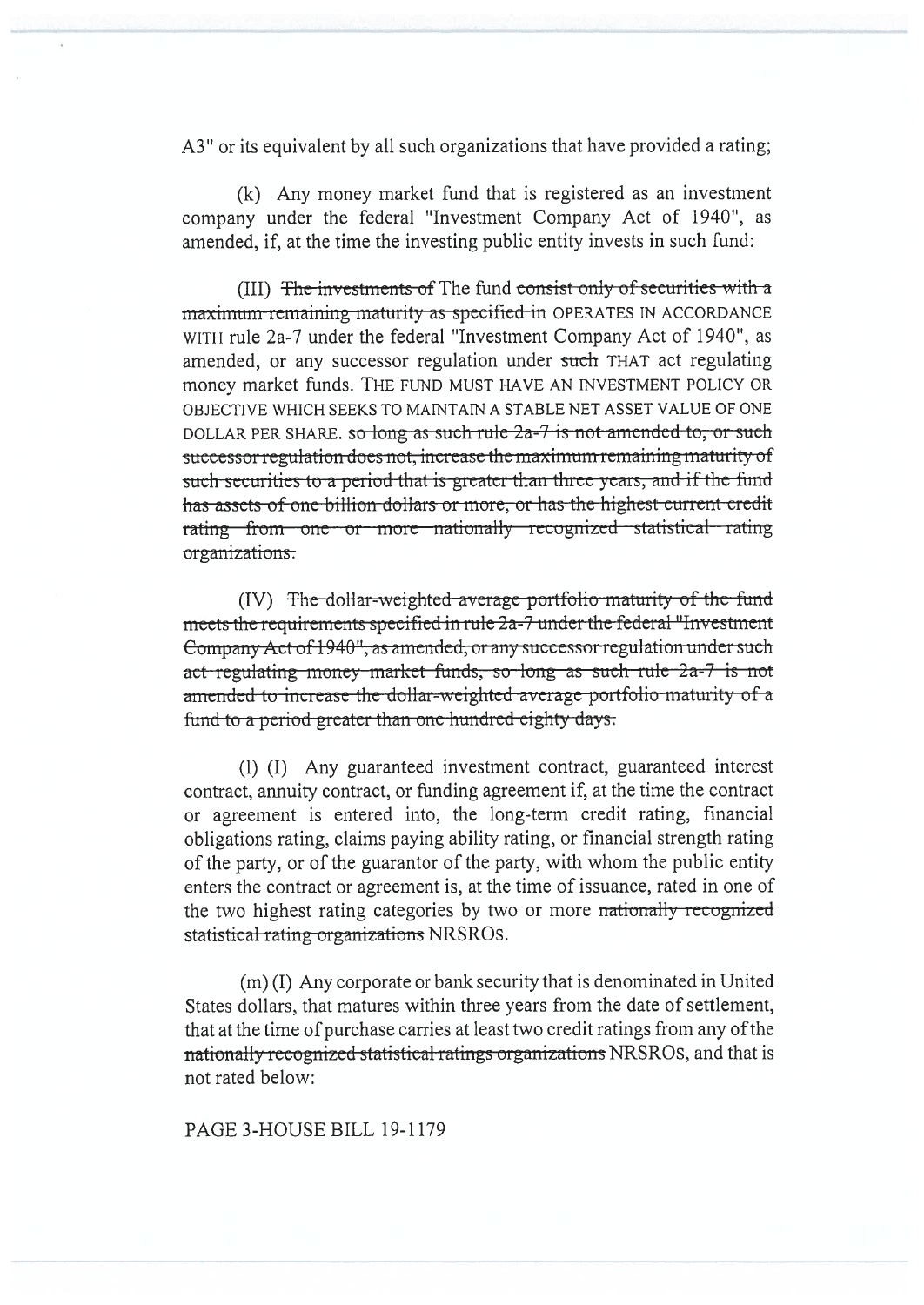(C) THESE RATING REQUIREMENTS FIRST APPLY TO THE SECURITY BEING PURCHASED AND SECOND, IF THE SECURITY ITSELF IS UNRATED, TO THE ISSUER, PROVIDED THE SECURITY CONTAINS NO PROVISIONS SUBORDINATING IT FROM BEING A SENIOR DEBT OBLIGATION OF THE ISSUER. (C) THESE RATING REQUIREMENTS FIRST APPLY TO THE SECURITY<br>BEING PURCHASED AND SECOND, IF THE SECURITY ITSELF IS UNRATED, TO<br>THE ISSUER, PROVIDED THE SECURITY CONTAINS NO PROVISIONS<br>SUBORDINATING IT FROM BEING A SENIOR DEBT

(IV) **AS** USED IN THIS SUBSECTION (1)(m), THE TERM "BANK SECURITY" INCLUDES NEGOTIABLE CERTIFICATES OF DEPOSIT ISSUED BY BANKS ORGANIZED AND CHARTERED WITHIN THE UNITED STATES. PUBLIC ENTITIES MUST CONSIDER THESE BANK SECURITIES AS INVESTMENTS AND SECURITY" INCLUDES NEGOTIABLE CERTIFICATES OF DEPOSIT ISSUED BY<br>BANKS ORGANIZED AND CHARTERED WITHIN THE UNITED STATES. PUBLIC<br>ENTITIES MUST CONSIDER THESE BANK SECURITIES AS INVESTMENTS AND<br>NOT DEPOSITS SUBJECT TO THE PRO PROTECTION ACT", ARTICLE 10.5 OF TITLE 11, OR INSURED BY THE FEDERAL DEPOSIT INSURANCE CORPORATION. CTION ACT", ARTICLE 10.5 OF TITLE 11, OR INSURED BY THE FEDERAL<br>T INSURANCE CORPORATION.<br>(1.3) (a) Except as provided in <del>paragraph (a) of subsection (1) of</del>

**this-section and except as provided in paragraph (b) of this-subsection (1.3)** SUBSECTIONS  $(1)(a)$  AND  $(1.3)(b)$  OF THIS SECTION, public funds shall MUST SUBSECTIONS (1)(a) AND (1.3)(b) OF THIS SECTION, public funds <del>shall</del> MUST<br>not be invested in any security on which the coupon rate is not fixed, or a schedule of specific fixed coupon rates is not established, from the time the security is settled until its maturity date, other than shares in qualified money market mutual funds, unless the coupon rate is: money market mutual funds, unless the coupon rate is:

(I) Established by reference to the rate on a United States treasury security with a maturity of one year or less or to the United States dollar<br>London interbank offer rate of one year or less maturity, <del>or to</del> THE SECURED London interbank offer rate of one year or less maturity, or to THE SECURED OVERNIGHT FINANCING RATE, THE FEDERAL FUNDS RATE, OR OTHER REFERENCE RATES WHICH ARE SIMILAR TO THE UNITED STATES DOLLAR LONDON INTERBANK OFFER RATE, THE SECURED OVERNIGHT FINANCING RATE, THE FEDERAL FUNDS RATE, the cost of funds index, or the prime rate as published by the federal reserve; and OVERNIGHT FINANCING RATE, THE FEDERAL FUNDS RATE, OR OTHER<br>REFERENCE RATES WHICH ARE SIMILAR TO THE UNITED STATES DOLLAR<br>LONDON INTERBANK OFFER RATE, THE SECURED OVERNIGHT FINANCING<br>RATE, THE FEDERAL FUNDS RATE, the cost o

**SECTION 3.** In Colorado Revised Statutes, 24-75-702, amend (1) as follows:

24-75-702. Local governments - authority to pool surplus funds. (1) In accordance with the provisions of this part 7, it is lawful for any local (1) In accordance with <del>the provisions of</del> this part 7, it is lawful for any local<br>government to pool any <del>moneys</del> MONEY in its treasury, which <del>are</del> IS not immediately required to be disbursed, with the same such moneys MONEY in the treasury of any other local government and to deposit INVEST such **moneys** MONEY in a local government investment pool trust fund in order to take advantage of short-term investments and maximize net interest immediately required to be disbursed, with the same <del>such moncys</del> MONEY<br>in the treasury of any other local government and to <del>deposit</del> INVEST such<br>moneys MONEY in a local government investment pool trust fund in order

PAGE 4-HOUSE BILL 19-1179 PAGE 4-HOUSE BILL 19-1179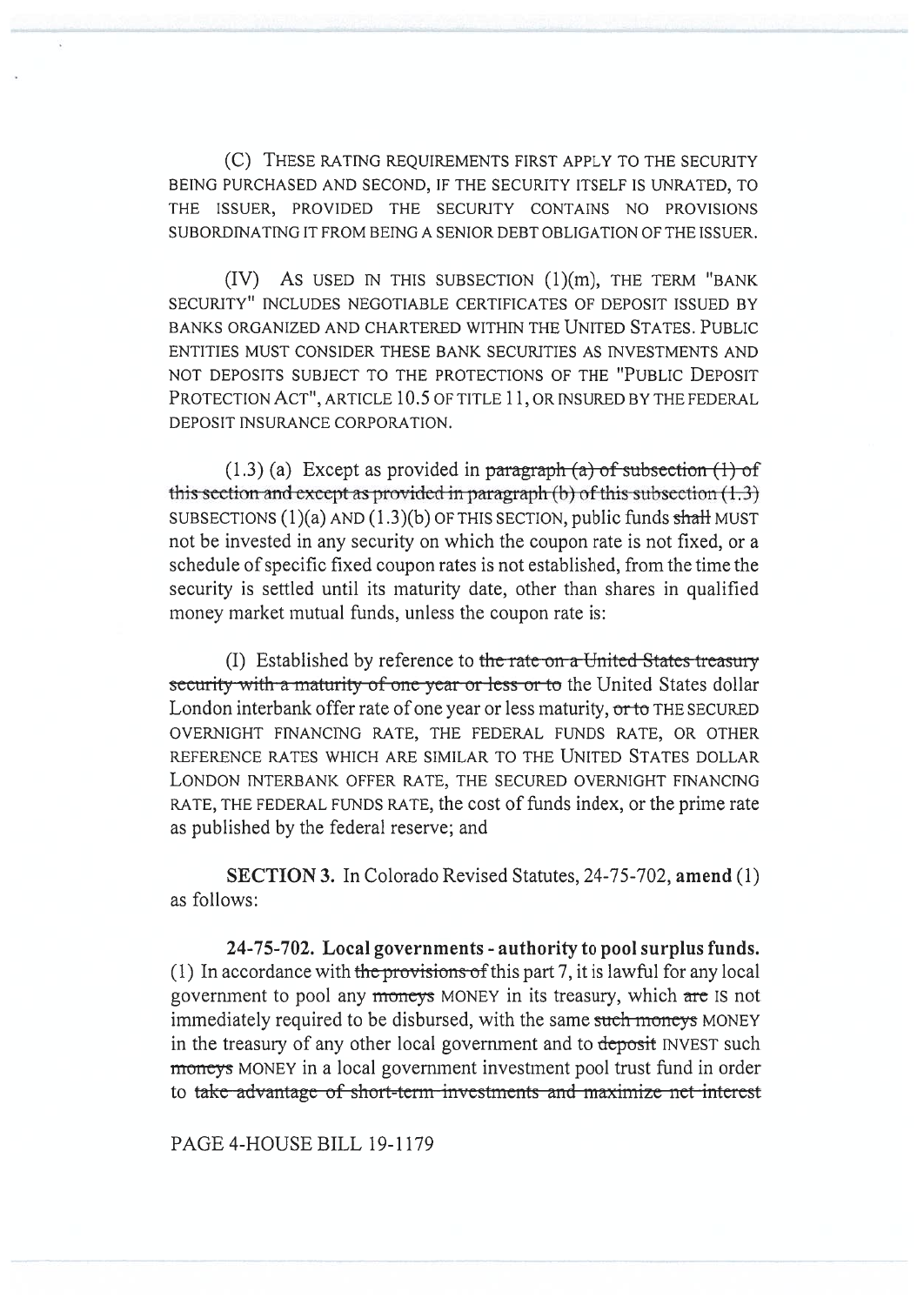## <del>earnings</del> MORE EFFICIENTLY AND SAFELY INVEST THEIR FUNDS.

**SECTION 4. Act subject to petition - effective date.** This act takes effect at 12:01 a.m. on the day following the expiration of the takes effect at 12:01 a.m. on the day following the expiration of the ninety-day period after final adjournment of the general assembly (August 2, 2019, if adjournment sine die is on May 3, 2019); except that, if a referendum petition is filed pursuant to section 1 (3) of article V of the state constitution against this act or an item, section, or part of this act within such period, then the act, item, section, or part will not take effect unless ninety-day period after final adjournment of the general assembly (August 2, 2019, if adjournment sine die is on May 3, 2019); except that, if a referendum petition is filed pursuant to section 1 (3) of article V of the st